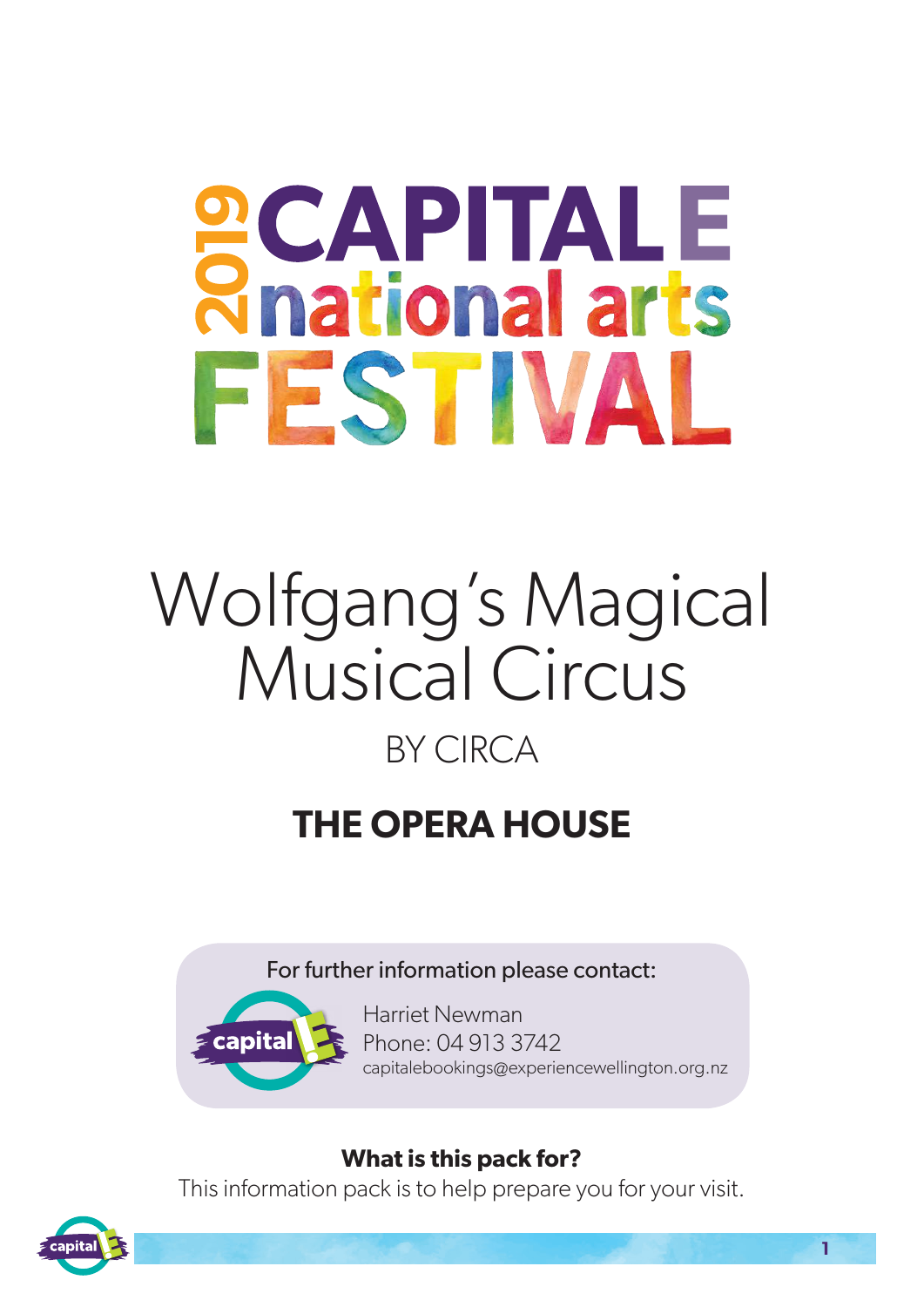#### **How to get to the theatre**

The Opera House is on Manners Street, opposite Te Aro Park.



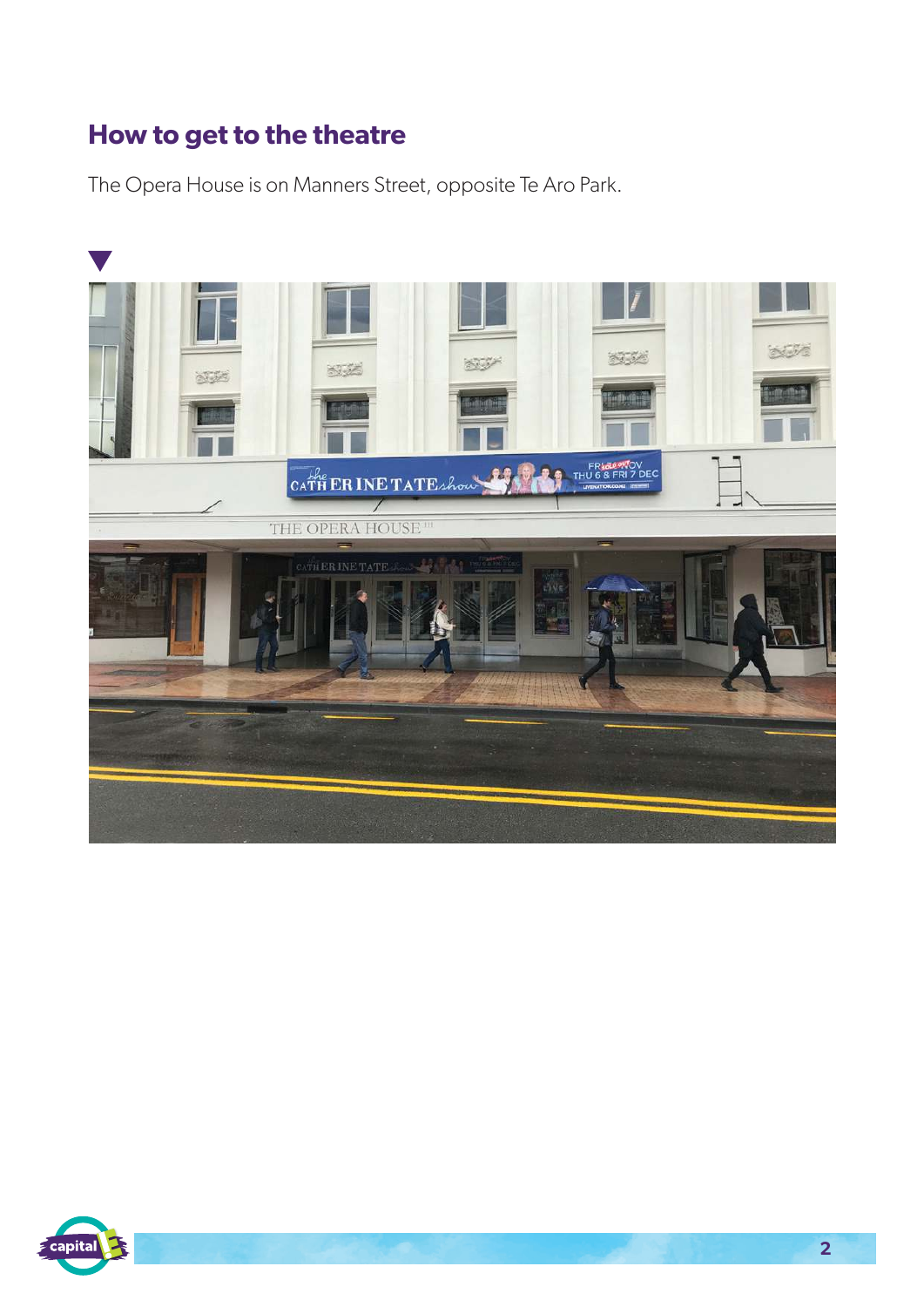#### **Inside**

When you go into the Opera House, you will be in the foyer. There are black and white tiles on the floor and a marble staircase. On either side of the staircase is a box office where people can buy tickets.

You will be shown how to get into the theatre.





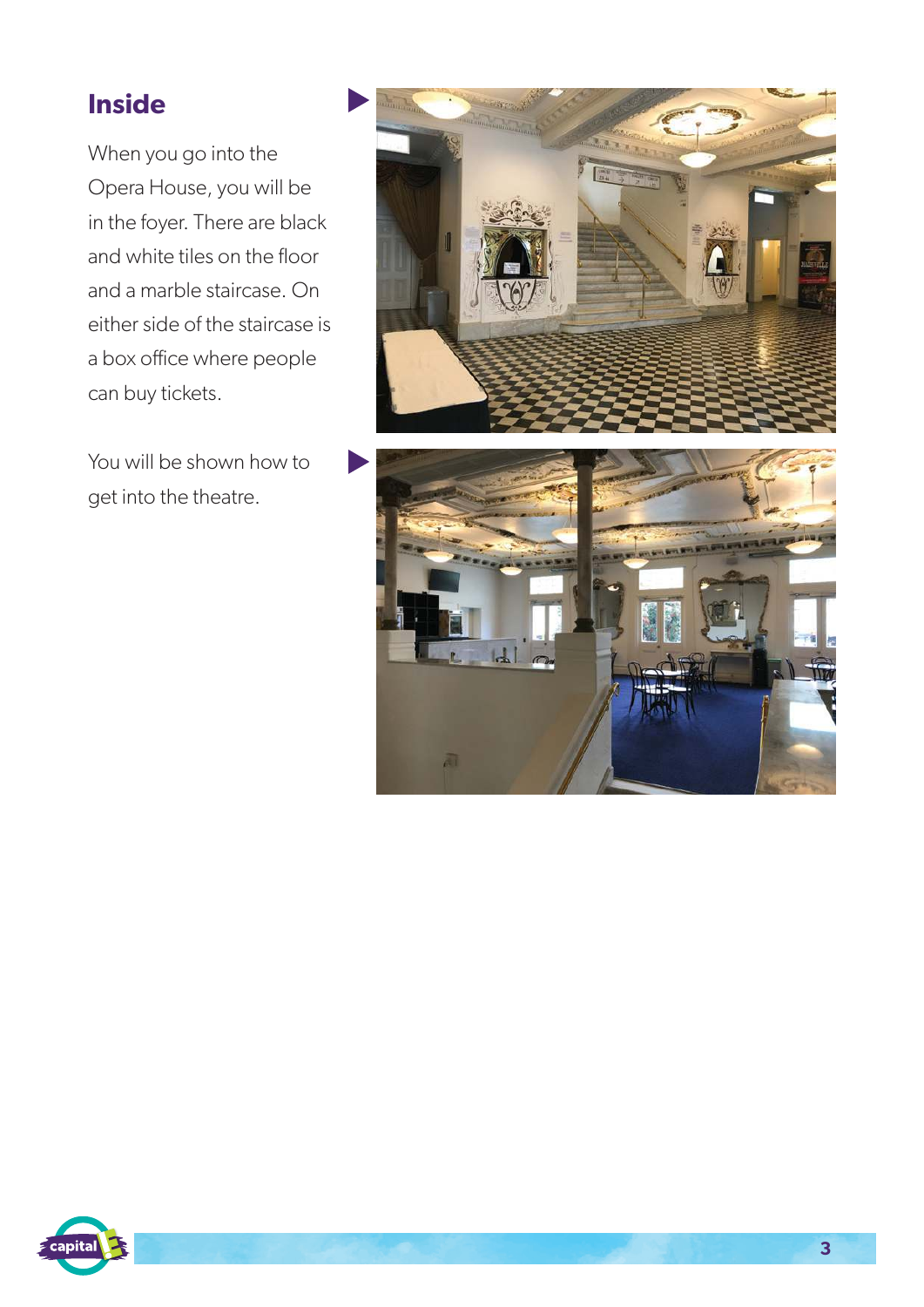#### **Where are the toilets?**

From the ground floor, the toilets are on the right hand side of the foyer (if you were facing the stairs). There is an accessible toilet here as well.



Upstairs, the toilets are on the right hand side (if you are facing the stairs).



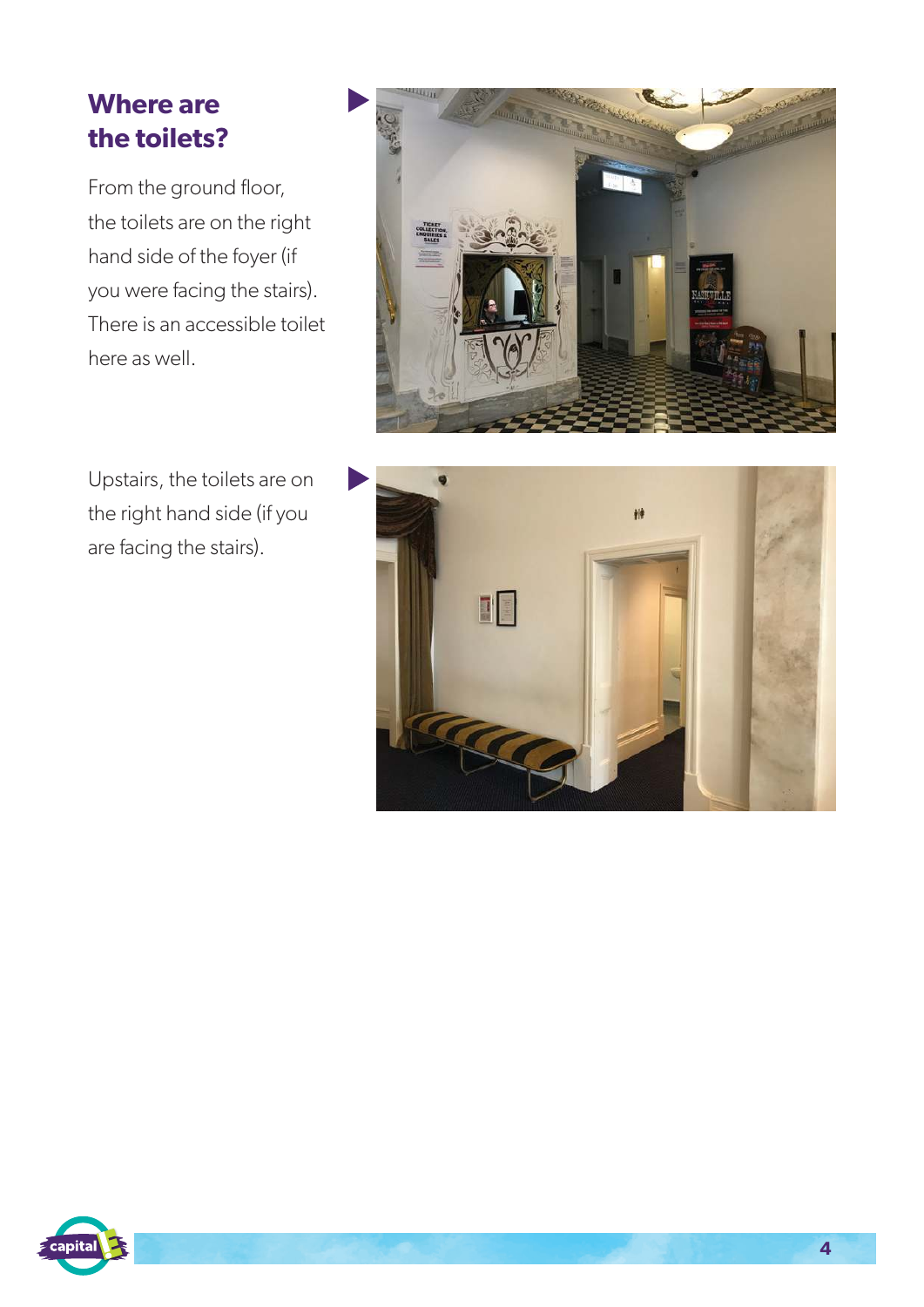#### **Inside the theatre**

When you arrive in the theatre the lights will be on so you can see where to go. Other adults and children will be there too, everybody is there to watch the show and have a good time. Once everyone has found their seats, the lights will change to be less bright so you can see the stage better and some music will begin to play. The show is going to start! It's time to sit, listen, and watch the stage.

The theatre is very old! Above you are domed ceilings. There are lots of seats facing the stage at the front. The stage has a black floor with a rug in the centre of it. To the left of the stage there is a household door and to the right of the stage there a fridge door. There are also see three chairs, two tables and a birthday present! There is a line of light which traces an outline along the floor, over the household and fridge doors. This line of light will change colour throughout the show.

#### **Show Synopsis**

A woman named Kat is getting ready for her birthday party. She opens her present: it's a Mozart record! She plays the record; it is quiet, slow and relaxing music.



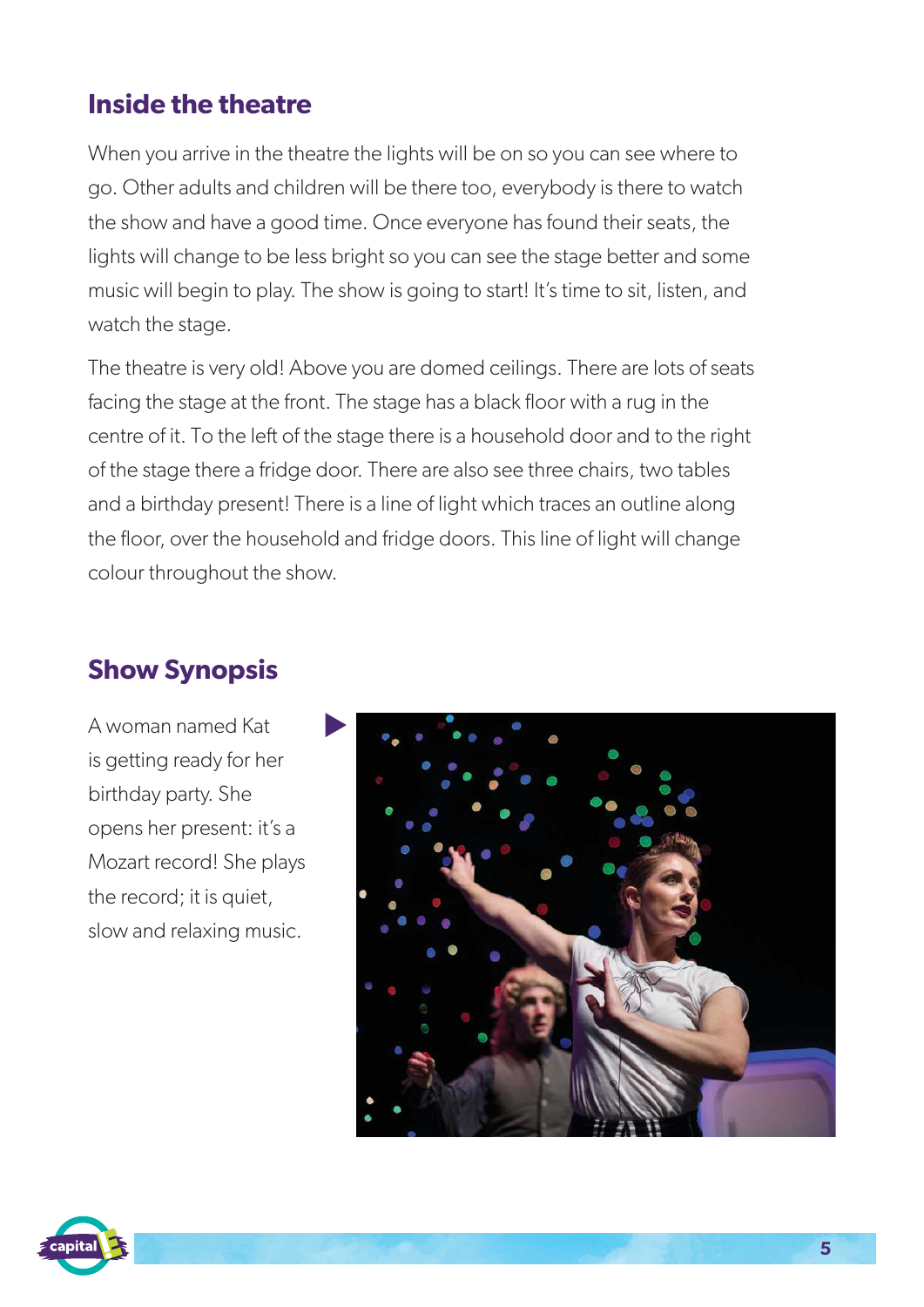Smoke appears from the fridge – and out comes Wolfgang! He and Kat play with light and shadow from a torch.



A man with an accordion also appears from the fridge and begins to play music. Kat and Wolfgang dance to his music and begin performing acrobatics, climbing and jumping over each other to the rhythm of the music.